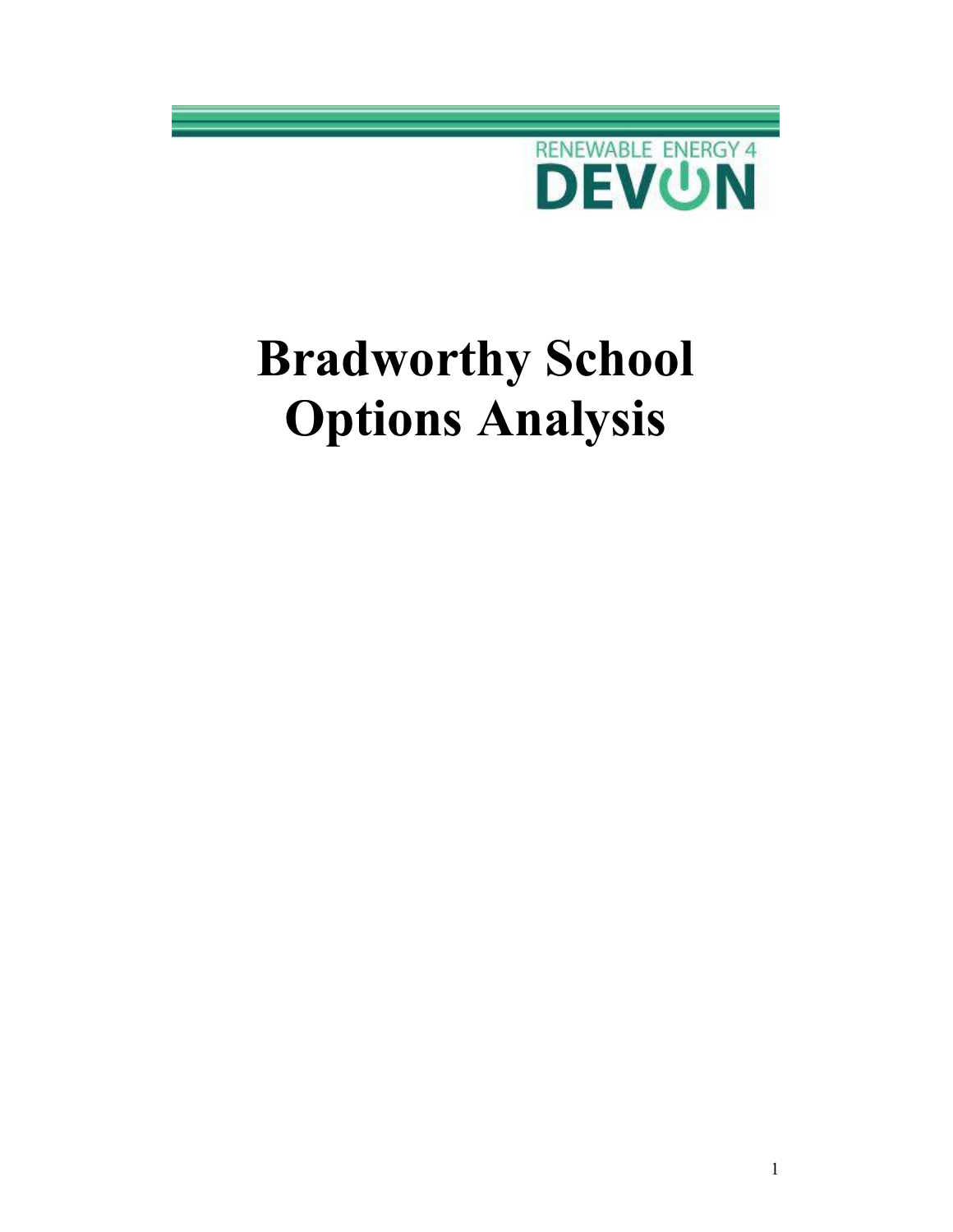## 1.0 Summary

If funding can be secured then a PV array would be the best way to reduce electrical costs. For replacement of the two old Propane boilers the most suitable renewable option would be a pellet or grain boiler. Solar hot water could also be installed to help meet hot water demand in the kitchen.

## 2.0 Sector

Education

# 3.0 Location

Richard Stephenson Bradworthy School Bradworthy Holsworthy EX22 7RT info@bradworthy.devon.sch.uk 01409 241365

# 4.0 Overview

Bradworthy School is a primary school with 140 students based in Bradworthy, Devon. The school is a mixture of old and new buildings with various heating systems. The school is 793.5m2.



The school is located in the village and space is very limited. The surrounding area is urban. The school has two old Propane fired boilers that they are looking to replace.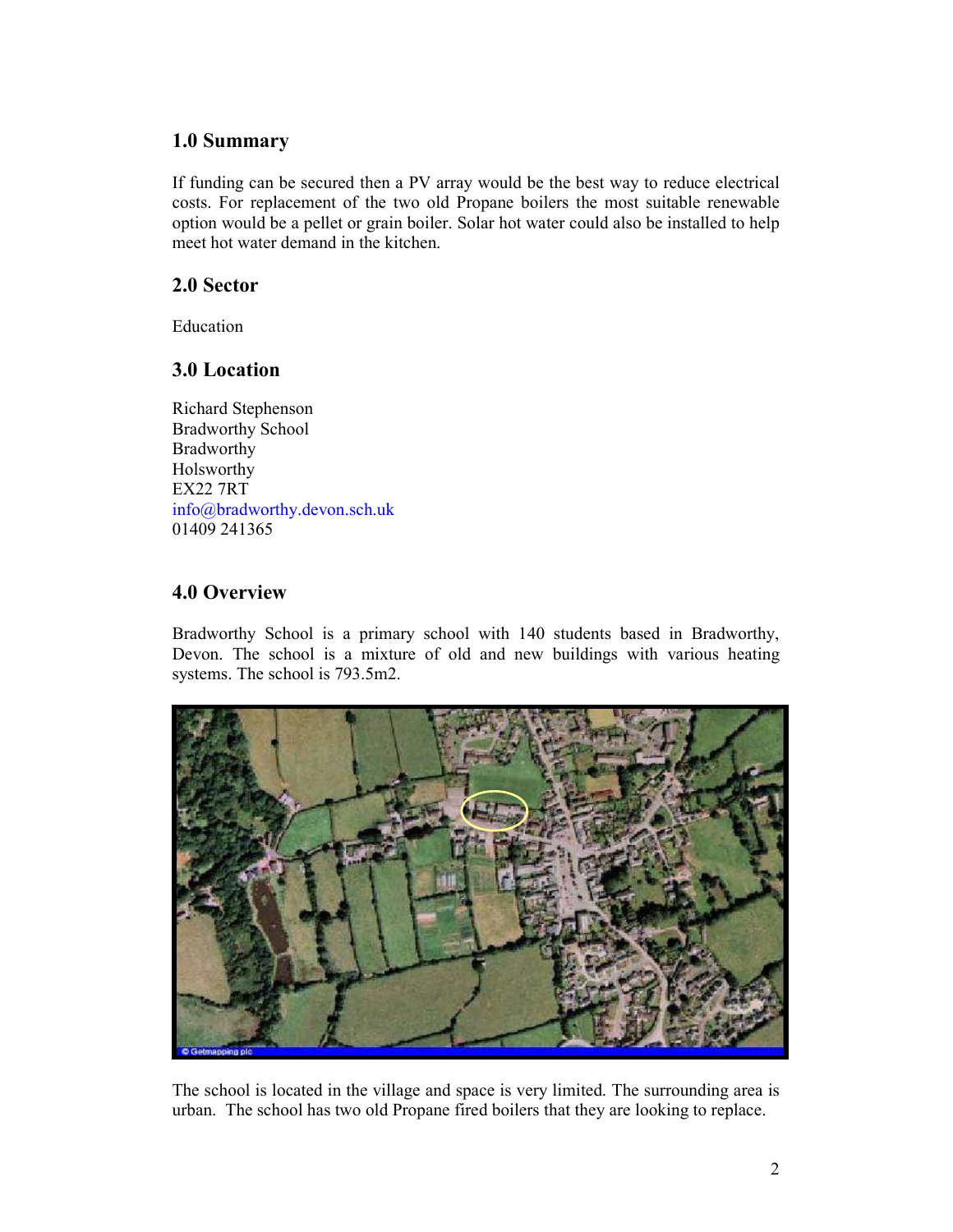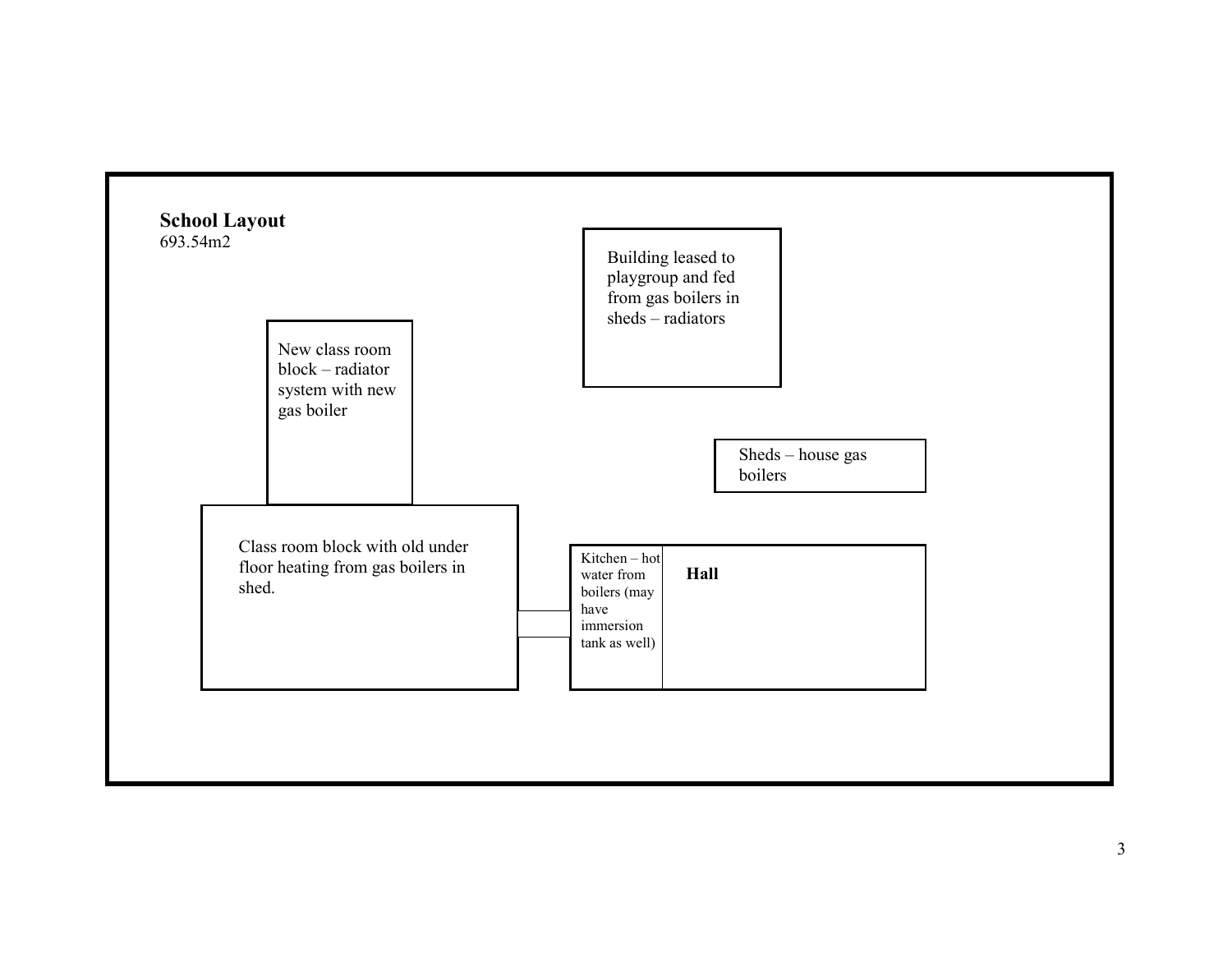# 5.0 Energy Efficiency

Loft Insulation: Insulation depth varies. Deeper in new build section. Cavity Wall Insulation: Yes in new extension **EE Light Bulbs:** Most lights are fluorescent tubes Thermostatic Controls on Radiators: Main part of school is old under floor heating – most radiators in older sections are old wall units. Glazing: Some double glazing. Any other info:

Energy Efficiency measures to be considered: Higher levels of insulation in older sections of school.



Example of older radiator in the main school.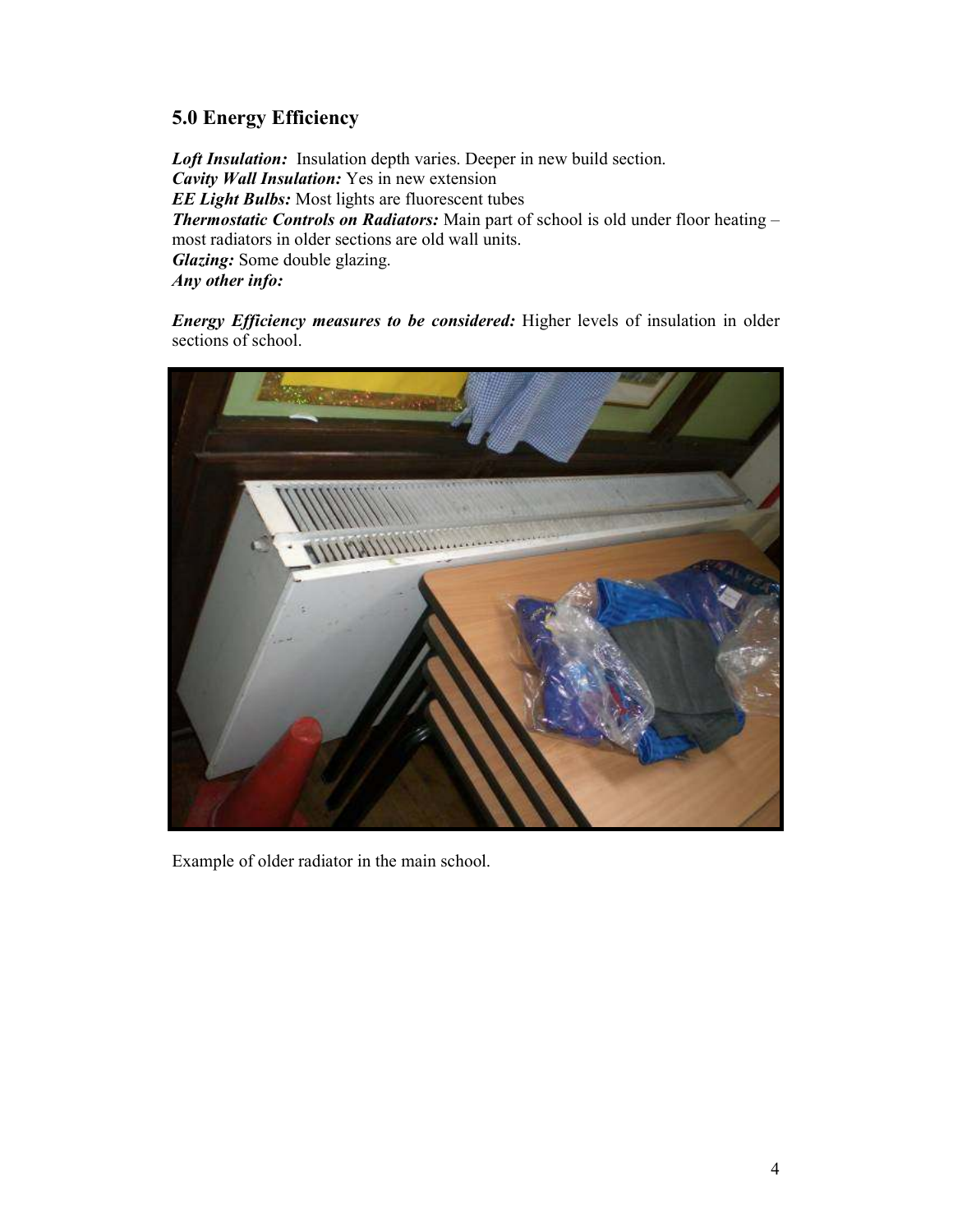

An example of the radiators in the main hall of the school.

# 6.0 Current Energy System and Usage:

Electrical: £3591.03 P/A =  $44887$ kWhs = 19302 kgs of CO2– the usage has grown markedly since the computer suite has been installed. The school are keen to offset this if possible.

#### Grid Connection: single phase

*Heating*: £5255.03 P/A gas = 210201 kWhs =  $52550$ kgs of CO2 – this is the totals of the gas boiler in the sheds and the new gas boiler in the new class rooms. The gas is Propane Gas.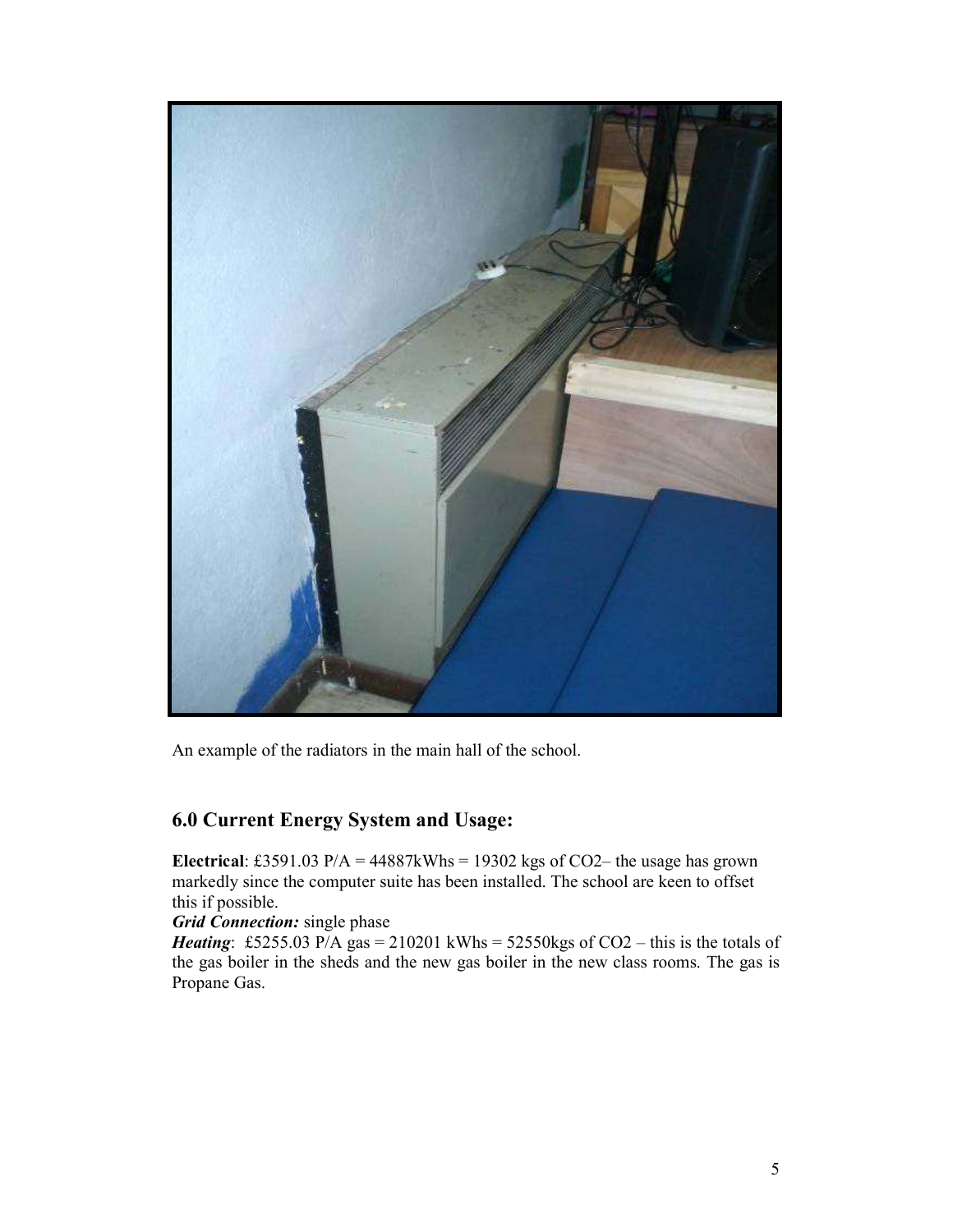

The new gas boiler in the new class rooms.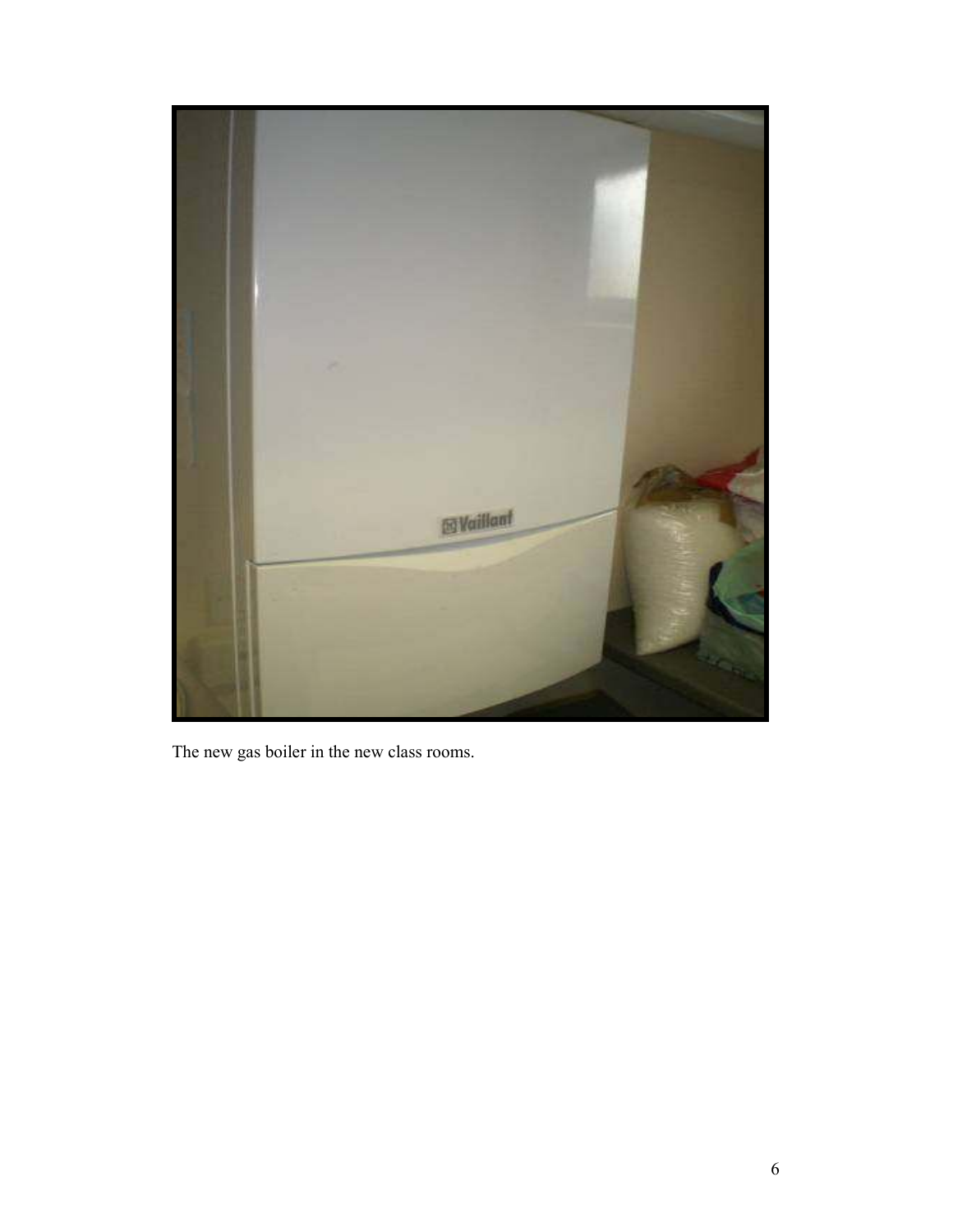

There are two 29.3 kW Propane Gas boilers in the sheds which heat the under floor heating and radiators in the older section of the school. The school is looking to replace the boilers.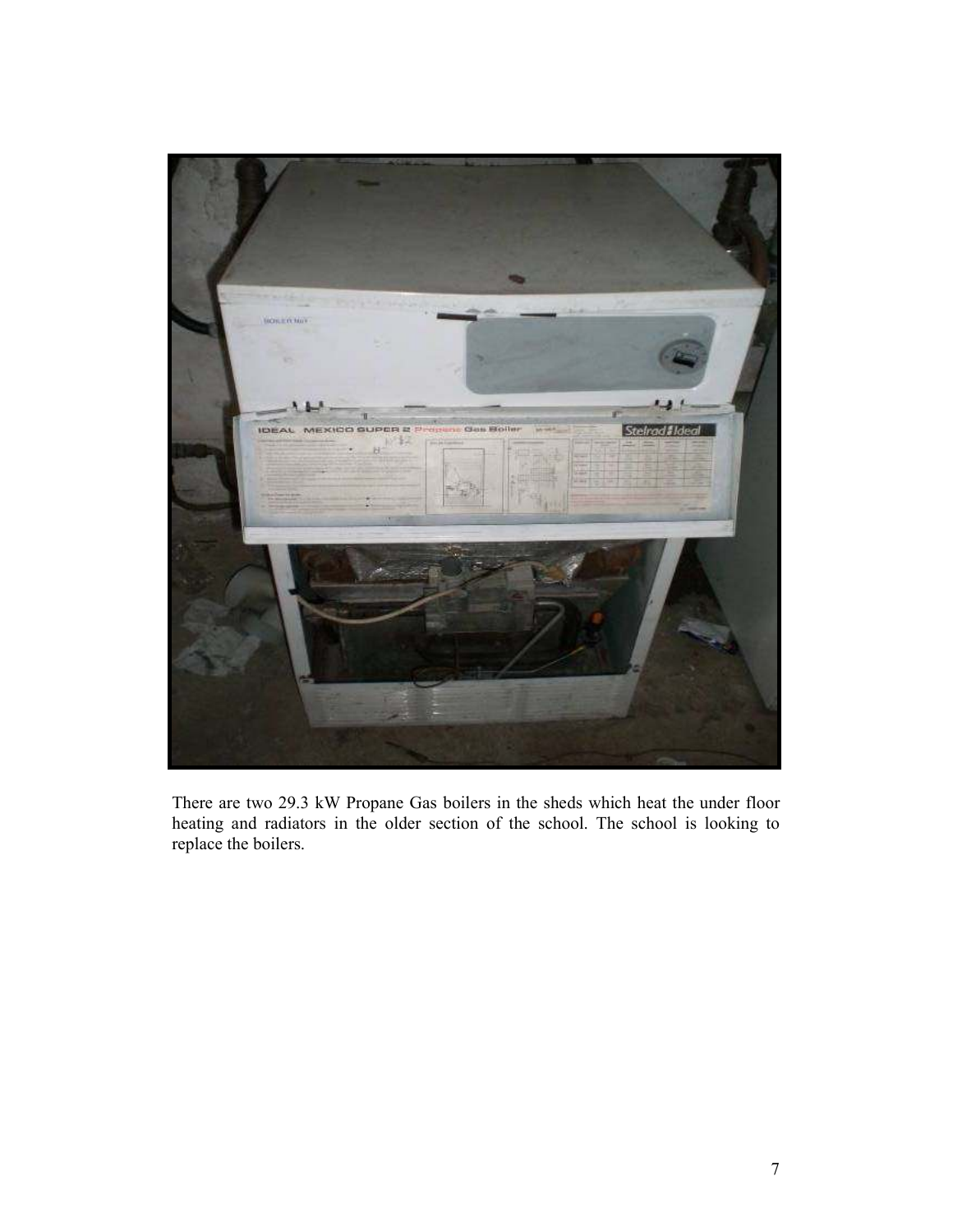# 7.0 Renewable Energy Options Analysis

#### 7.1 Biomass

Biomass can be an effective means of heating a wide range of sites. If sourced locally, the fuel can be deemed sustainable. Devon has a large biomass resource, with lots of managed and unmanaged woodland. Buying heating fuel from local markets will help to stimulate the local economy, be more sustainable in terms of carbon footprint and also be less susceptible to international fossil fuel price increases.

The types of biomass heating that are suitable for this site can be summarised as follows:

- Pellet/grain boilers Use small pellets formed from clean/dry material or grain. This provides a versatile fuel that flows easily and provides a high calorific value. Its processed nature (pellets) does however mean a higher cost for the fuel itself (see below). The system requires room for the boiler itself and also the hopper unit. Pellet boilers can cope with domestic scale installations (15kW+) up to larger installations (80kW).
- Boilers can be designed with an integral hot water energy storage tank or accumulator tank that stores water up to 90C, enabling the supply of heat to be further decoupled from the combustion of the fuel. This is particularly helpful with log boilers where systems operate at full load and the matching of demand with load is performed by the accumulator.

The only type of boiler system that would work at this school site would be a pellet or grain boiler. Space and access is limited and unless a new boiler room was built the only boiler system that would have chance of fitting in the present sheds would be a pellet type system. Fuel could then be blown into a hopper from the road. The sheds would have to be converted to accommodate the boiler and hopper system needed for a pellet boiler, but there should be just enough space.

Pellets would not be hugely cheaper than the current gas, but it would be more sustainable (especially as supply increases in the South West). Pellet is also much more flexible than a chip system in that the fuel can be feed via an auger or blown into the boiler, meaning the hopper can be sited more easily. A grain boiler might be cheaper to install and the fuel is also cheaper. Quotes could be obtained on both systems.

The mentor has taken some video footage of the shed area and this will be included in any information sent to installers.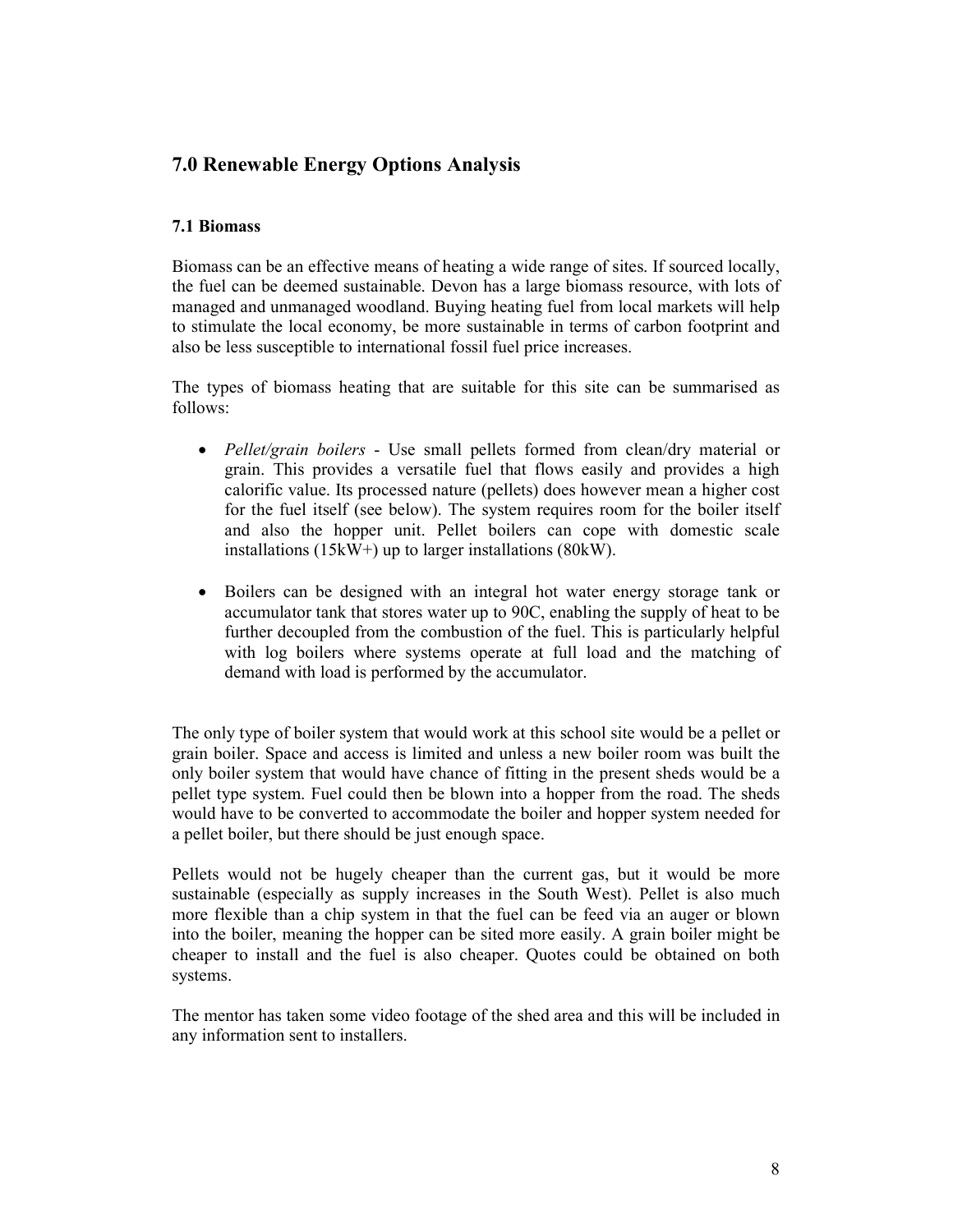#### 7.11 Costs

It is best used when replacing older systems or in build/refurbishments. Although biomass boilers are more expensive than traditional systems, cheaper fuel (especially in the case of local wood chip/log), and a long guaranteed lifetime, means payback on the systems can be very short.

| <b>Fuel Type:</b>        | <b>Tariff:</b>  | <b>Cost of Fuel</b><br>(p / kWh): | <b>Useful Heat</b><br>$(p / kWh)$ : |
|--------------------------|-----------------|-----------------------------------|-------------------------------------|
| Logs $(50\% \text{ MC})$ | £40 / tonne     | 1.79                              | 2.24                                |
| Logs $(25%$ MC $)$       | £70 / tonne     | 1.89                              | 2.36                                |
| Wood-chip (50% MC)       | £30 / tonne     | 1.35                              | 1.68                                |
| Wood-chip (30% MC)       | £50 / tonne     | 1.47                              | 1.83                                |
| Wood-pellet (bagged)     | £150 / tonne    | 3.09                              | 3.86                                |
| Wood-pellet (bulk)       | £115 / tonne    | 2.37                              | 2.96                                |
| Oil                      | £0.23 / litre   | 2.46                              | 3.07                                |
| Electricity              | Standard        | 6.90                              | 6.90                                |
| Electricity              | Unit-E standard | 7.83                              | 7.83                                |
| <b>LPG</b>               | £0.23 / litre   | 3.30                              | 4.12                                |
| Mains-gas                | £0.016 / kWh    | 1.62                              | 2.03                                |

As a comparison of running costs, see the following table:

Figures sourced from Powys Energy Agency (2003), based on varying boiler efficiencies – figures should be checked for most recent price fluctuations.

Note, since this table was produced, the situation has improved even further for biomass fuel, as the prices of electricity, gas and oil have all increased; with LPG now in the region of  $\text{\pounds}0.29$  / litre and oil generally in excess of  $\text{\pounds}0.36$  / litre; whereas log, wood-chip and wood-pellet costs are generally the same. By the end of this decade, when oil, gas and electricity prices have risen even further, and wood-fuel prices will have remained largely static (or reduced in the case of wood-pellet, as regional production increases), significant savings on central-heating running costs will be made each year, accelerating the rate of system pay-back.

It is also important to note that delivery costs can vary depending on distance the fuel has to travel and also the actual delivery area/system. If a delivery system is designed badly then this can add £5-10 on to the cost of wood chip per tonne.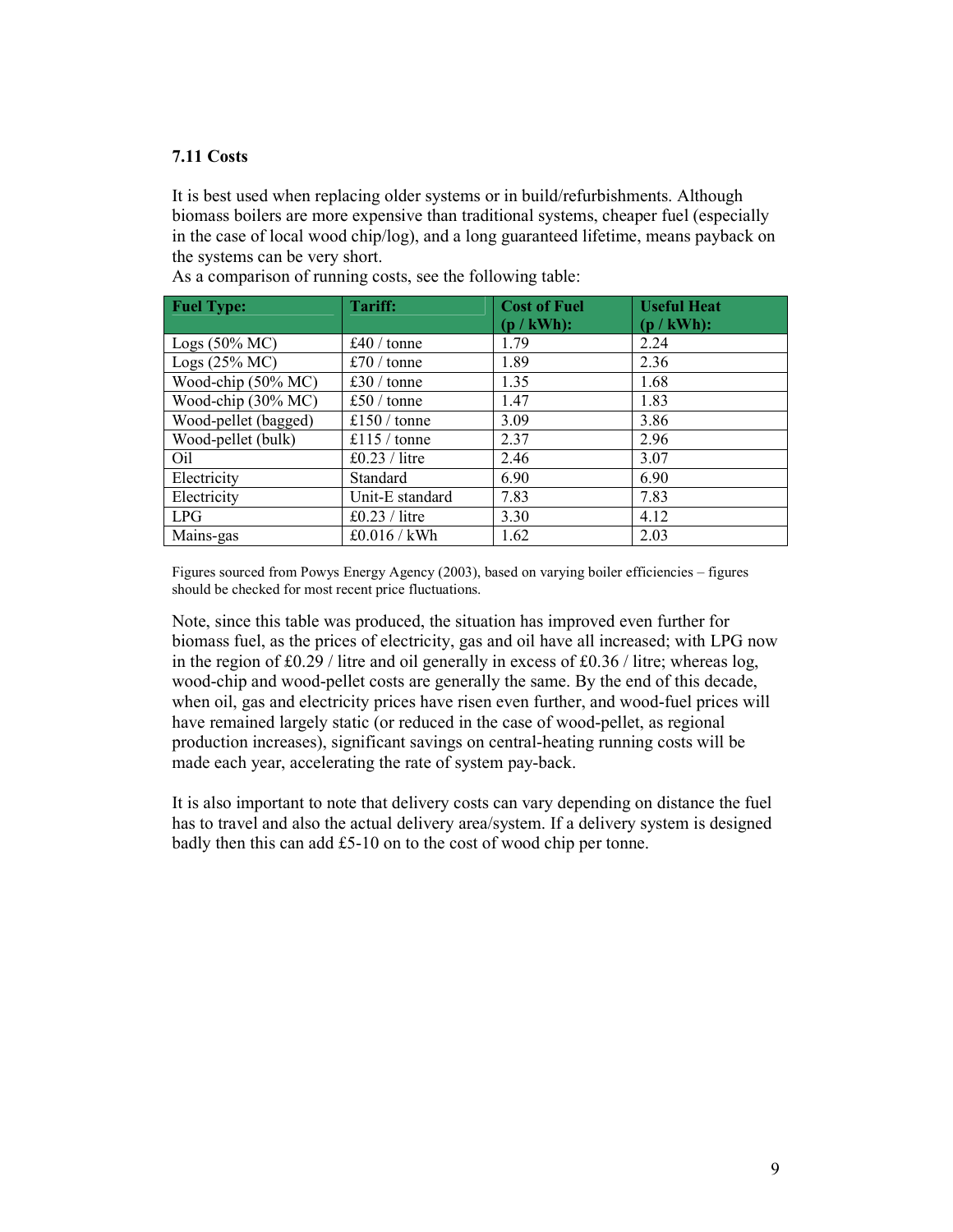#### 7.2 Solar Water Heating

Solar hot water could be mounted on south facing roof space near to the hot water tank. It is most efficient in the summer months, and would provide 50-70% of hot water demand annually if sited and sized correctly.



A basic solar hot water system. South facing roof space is the best location for the panels. The panel would feed water into either an existing hot-water tank, or a new large capacity thermal-store, either located in the loft (space permitting), or in another suitable location. Normal combi boilers can not take water at temps other than that from mains water, however some modern ones may have an adjusting flame in which case, in principle, they should be compatible, however the boiler

manufacturers may not guarantee their use with SHW systems.

There are two types of solar water heating. Flat plate solar panels use copper filaments to harness solar radiation and transfer it to a liquid (either water or anti freeze). Evacuated tubes work in much the same way as a thermos flask and can have higher efficiencies than flat plate but can also be a little less robust.



An example of a small flat plate solar hot water installation.



Evacuated tube solar hot water array.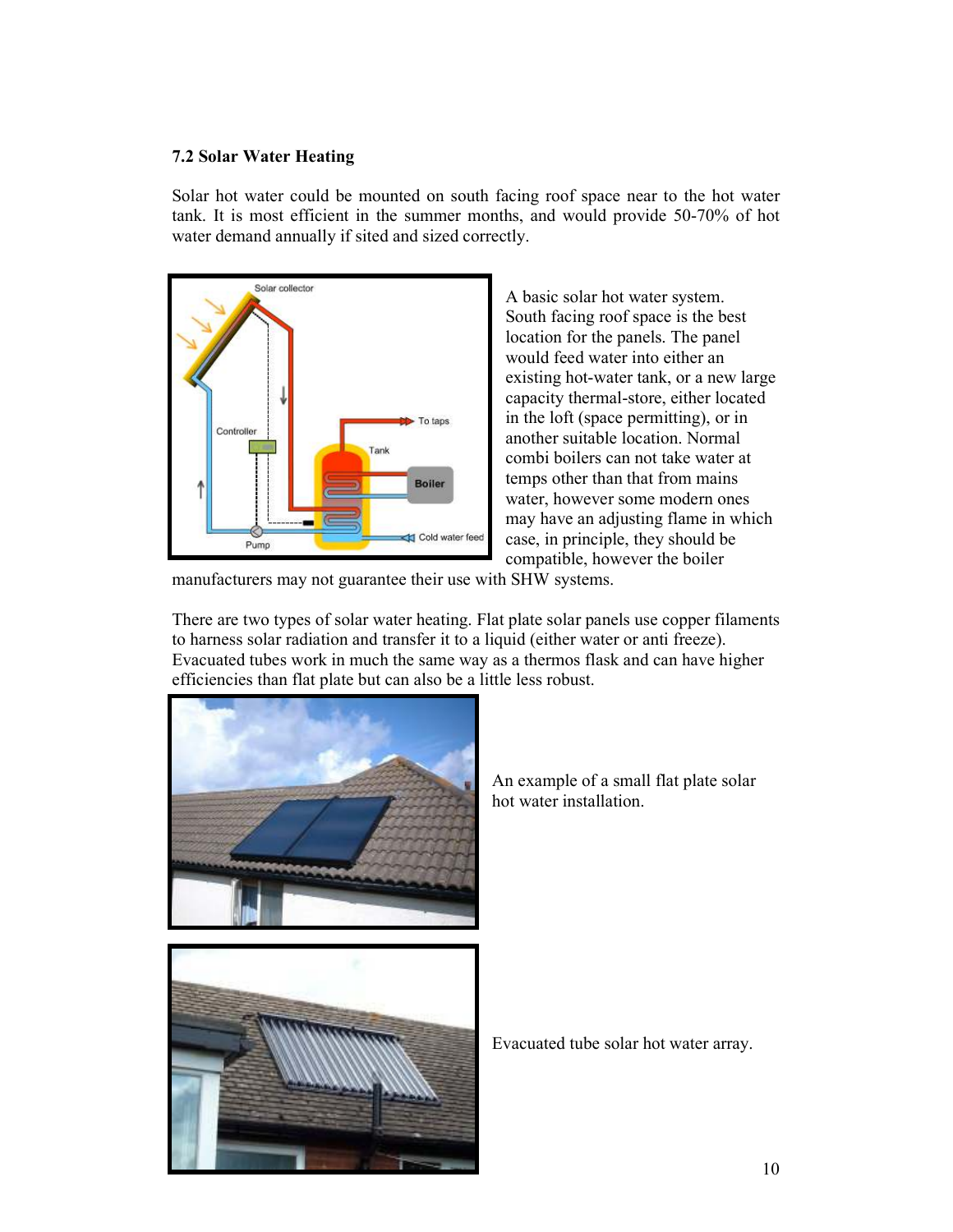For areas that are liable to periods of freezing temperatures, either a drain back or a closed loop system is used, where an intermediary (anti-freeze) fluid and a heat exchange system heat the water in the tank indirectly. Other systems circulate and heat the water directly in the panels. Some systems require a pump to move the fluid through the systems, while others use gravity. Active systems are usually easier to fit but they may be more expensive.

The use of modern multi-source thermal-stores / accumulator tanks is an important consideration, as a tank of significant capacity (200 litres+) could store all of a solar– thermal system's output during the day, on until the following morning if well insulated. Modern thermal-stores are quite sophisticated, becoming effectively the brains of a building's heating system – linking a solar-thermal array to other systems, (e.g., a boiler, maybe with back-up electric immersion elements), to mix and match the systems' outputs; and the heat distribution network.

At this school site the solar hot water could be mounted on south facing roof near to the kitchen to provide hot water and offset Propane consumption. During the site visit is was not possible to get up into the roof void to check if there was a separate immersion tank for the kitchen. It may be that it is necessary to install a hot water tank in the space above the kitchen into which the boiler system and solar array would feed.

#### 7.21 Costs

Costs vary due to a range of factors such as size of collector, type of roof, existing hot water system and geographic location. The typical installation costs for collectors is generally upwards of £3,000 and if hot water demand is high the expected payback period can be less than 10 years, especially if a Low Carbon Building Programme, or RE4D grant is used.

#### 7.3 PV

Photovoltaic systems use cells to convert solar radiation into electricity. The PV cell consists of one or two layers of a semi conducting material, usually silicon. When light shines on the cell it creates an electric field across the layers, causing electricity to flow. The greater the intensity of the light, the greater the flow of electricity.

The three main types of solar cells are:

- Monocrystalline: made from thin crystal of silicon. This has a typical 15 per cent.
- Polycrystalline: made from thin slices silicon crystals. This has a typical efficiency 12 per cent.
- Thin Film: made from a very thin atoms deposited on a glass or metal typical efficiency of 7 per cent.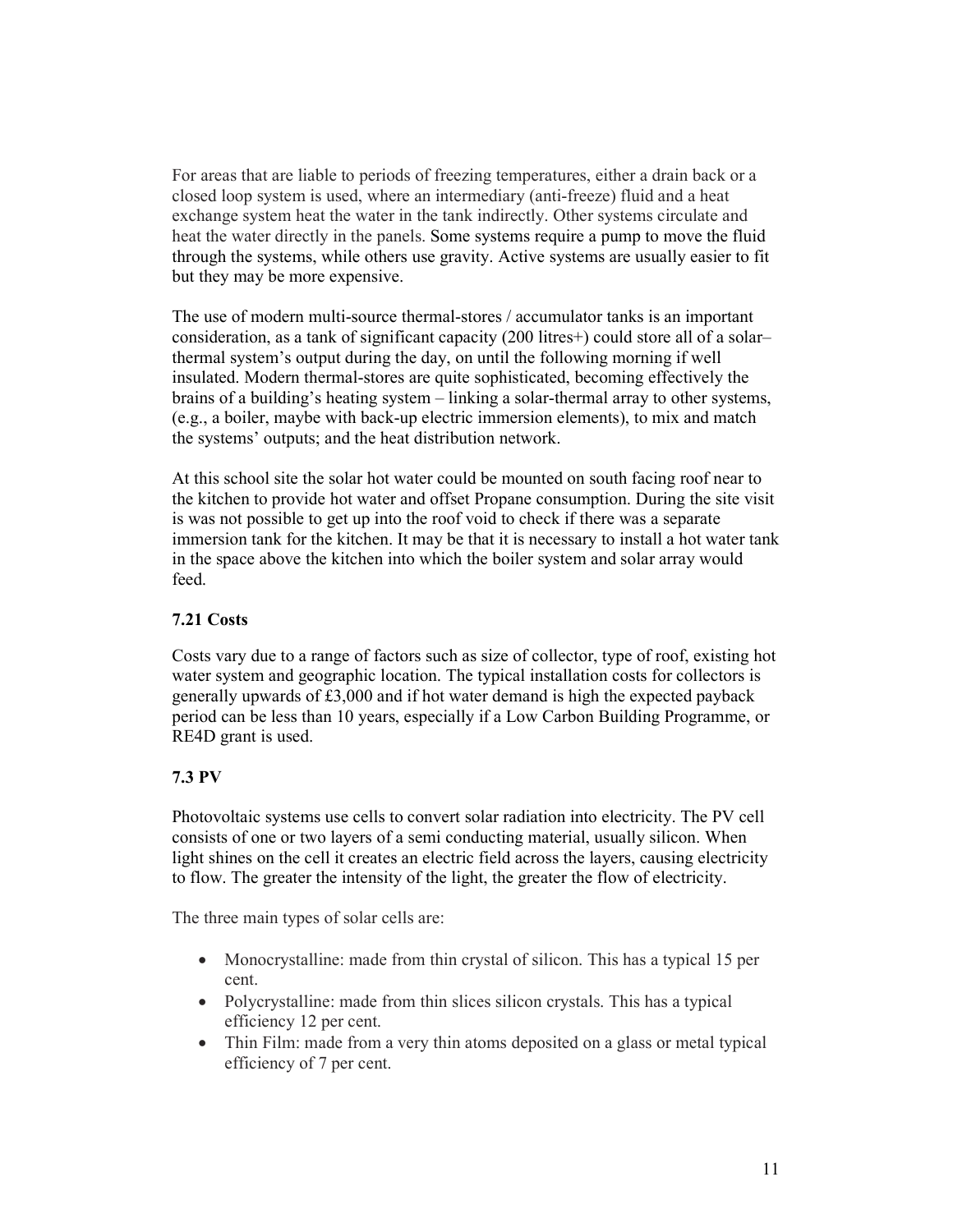Individual PV cells are connected together to form a module. Modules are then linked and sized to meet a particular load (need). The result is a PV array which supplies power to the building it is fitted on. If the building has mains electricity, any excess electricity can be exported to the national grid. Alternatively, when demand is high, extra electricity can be purchased from the national grid through the utility companies. Where there is no mains supply, PV arrays can be used to charge batteries.

PV arrays now come in a variety of shapes and colours, ranging from grey 'solar tiles' that look like roof tiles, to panels and transparent cells that you can use on conservatories and glass to provide shading as well as generating electricity.



PV panels.

The schools electrical costs have risen since the installation of a computer suite. To offset this through on site generation the only real option would be PV. Although this is expensive per kW installed the school could possibly obtain 100% funding. This would be made up of Low Carbon Building Grant (50% for PV) and possible funding from Eon or EDF green energy schemes.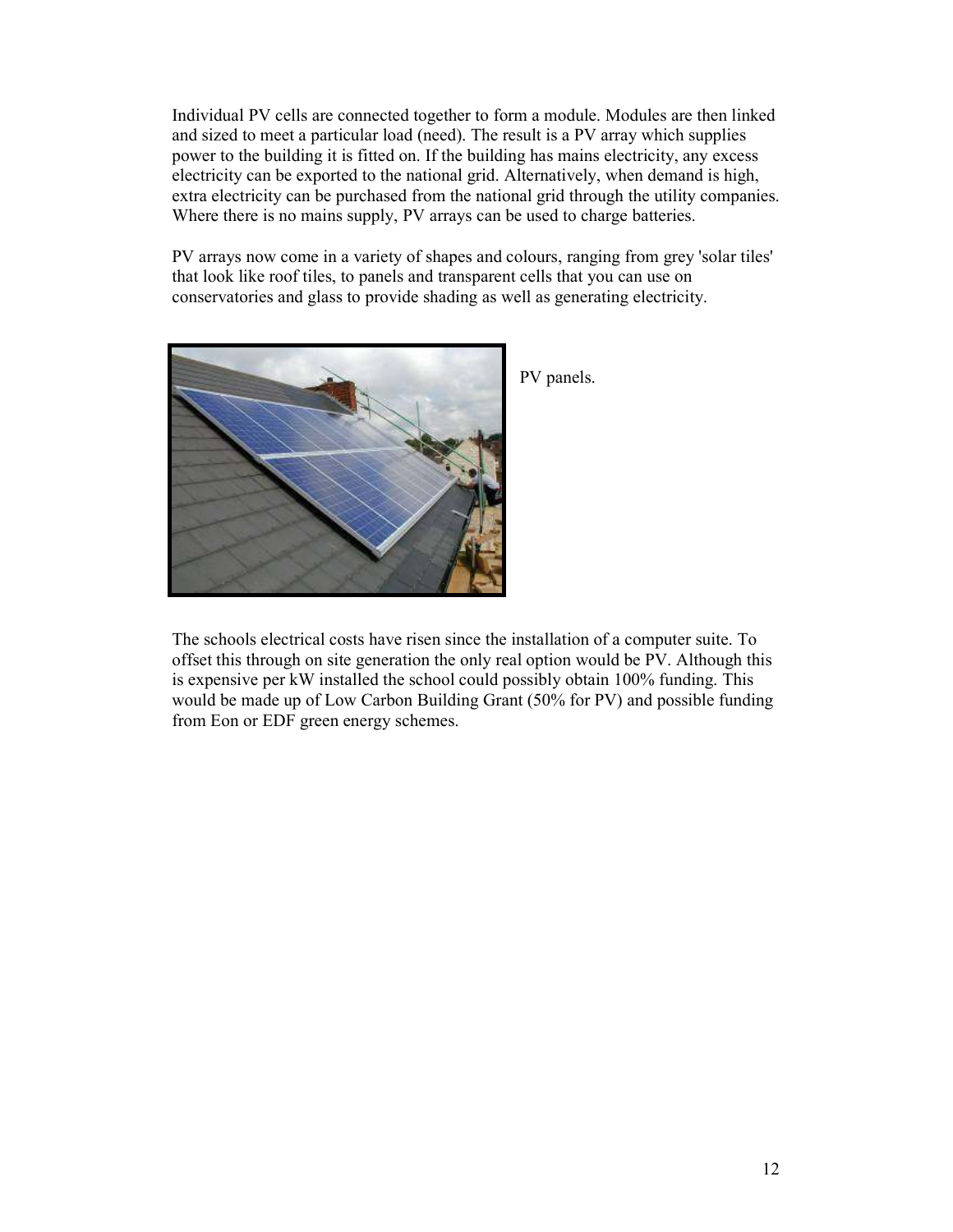

This is some of the south facing roof of the school. There is a large area on the front of the school; however it would be directly visible from the road. This would have planning implications. Any potential array should be looked on favourable by planners under new guidance that is due to be published soon.

#### 7.31 Costs

For the average small scale system, costs can be around £4,000- £9,000 per kW installed. Solar tiles cost more than conventional panels and panels that are integrated into a roof are more expensive than those that sit on top. If you intend to have major roof repairs carried out it may be worth exploring PV tiles as they can offset the cost of roof tiles. Systems connected to the national grid require very little maintenance, generally limited to ensuring that the panels are kept relatively clean and that shade from trees has not become a problem.

If a 2 kW P.V. installation only produces on average 1,800 kWh of electricity a year (approximately half the average domestic property requirement), at £0.085 per unit of electricity (kWh), then the pay-back period (approx. 60 years) might not be tempting to a site owner with a limited project budget. This figure however can be reduced markedly by a successful application to a Low Carbon Building or RE4D grant, and if factored in to refurbishment or new build, PV can make a significant contribution to energy needs at a viable cost. As detailed above the school would be able to get a large amount of funding from various sources which would make the viability of the system that much greater.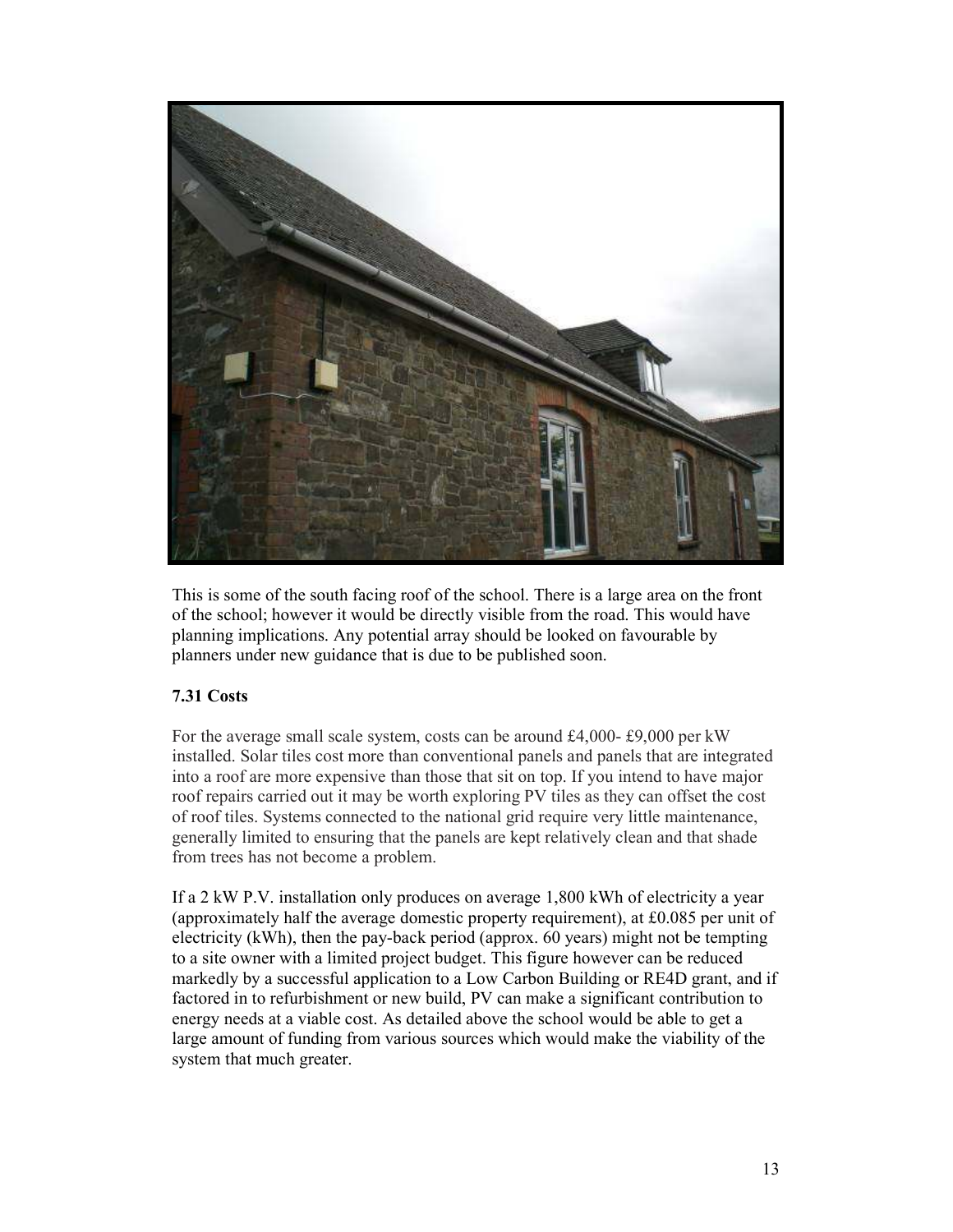## 8.0 Recommendations

The best way to offset the increased electrical costs of the school would be to try and install a PV array on the south facing roof of the school. This would involve getting suitable quotes, planning and also securing funding. The RE4D mentor can help with all of these aspects.

In regard to the heating system the easiest option to install would be some form of solar hot water for the kitchens. For the space heating system the only real option would be some form of pellet or grain fired boiler. This would require the internal space of the sheds to be modified. Again, the school could get high levels of funding for a biomass boiler from the Low Carbon Building Programme and Green Energy schemes such as EDF and Eon.

## 9.0 Planning Issues

#### Impact on local environment?

A PV array would be visible from the road. It would probably require planning consent. The biomass boiler would probably be permitted development as it would be going into an existing boiler house with existing flue. Solar hot water would also require planning.

#### National Park/AONB/SSSI etc?

No

Views of local residents/businesses?

#### Has a pre application enquiry been submitted?

No

Has a formal planning application been submitted?

## 10.0 Finance

The school has some funds which could be made available for a new heating system. They would however be seeking as much funding as possible from other sources.